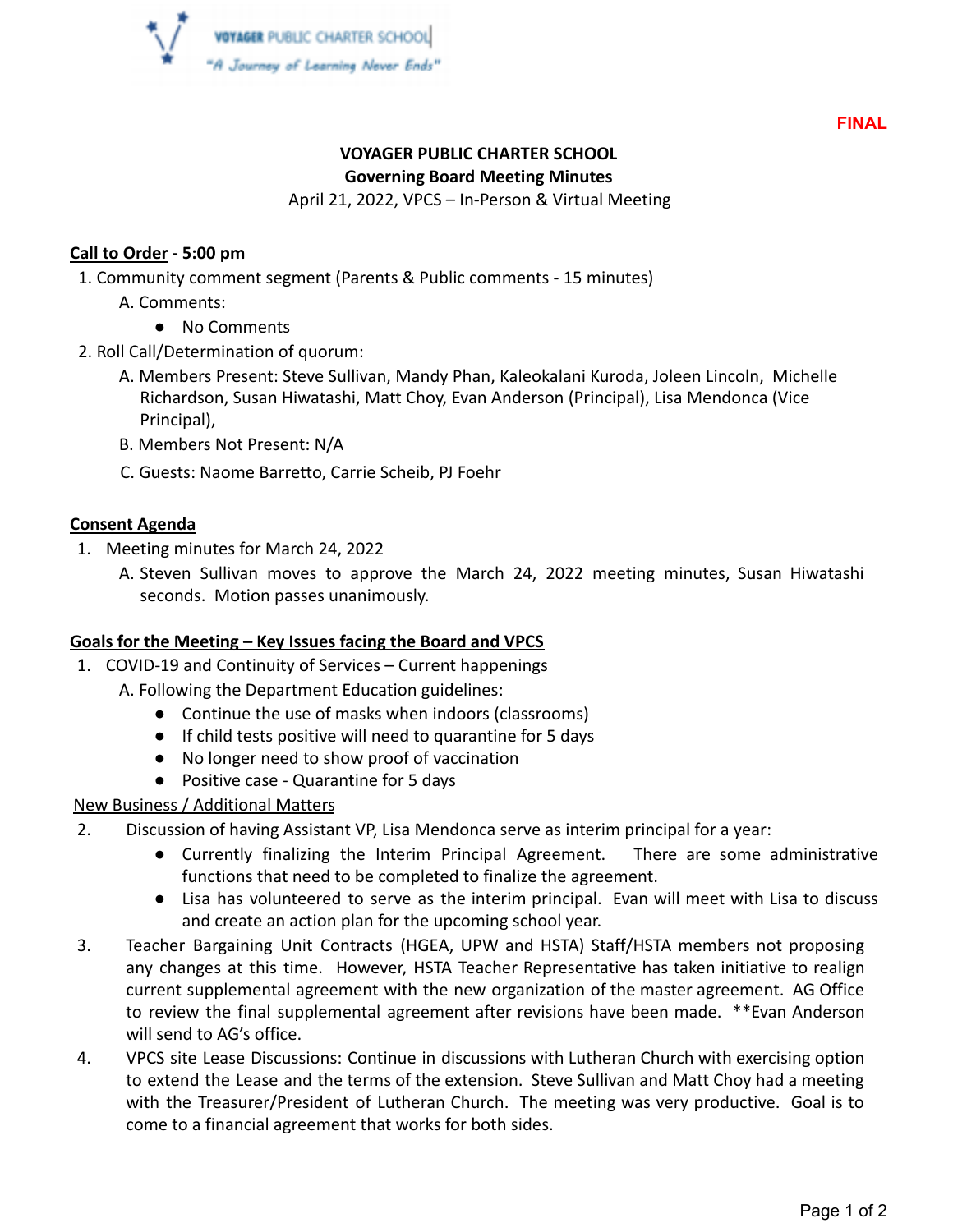### 5. Bylaw Revision for 2–3-year terms for Board: on behalf of the Governance Committee.

#### 3.02 Terms and Attendance

All Governing Board members will be elected to serve for one, 1-2 year term, with the exception of the Principal and who serves as ex officio member during the duration of the contract. Terms will be staggered within each constituent group so that there is continuity for the teacher, parent, and community members by including 1 year terms when necessary. The parents, teachers, and community members may be elected to serve no more than two consecutive, two year terms. Former members are able to serve again once there has been a minimum of a one term break in service.

- *Recommended changes in BOLD for 3.02 Terms and Attendance:*
	- First Sentence All Governing Board members will be elected to serve for one, **1 – 3 year term**, with the exception of the Principal and who serves as ex officio member during the duration of the contract.
	- 2<sup>nd</sup> to Last Sentence The parents, **teachers / staff**, and community members may be elected to serve no more than two consecutive**, three-year terms.**

#### 3.03 Elections

Elections will be held to fill available Governing Board positions from their respective constituent group. The Governing Board will determine the group or association that will be responsible for facilitating the election from each of these groups. The representatives of the community will be elected by the Governing Board. Each position will have a term of 1-2 years. Terms will begin at the July meeting of the Governing Board and conclude at the June meeting after 1-2 years' time. Community members must not have an immediate family relation to a person on the Governing Board who is a member of one of the other represented constituent groups. Persons elected by the Governing Board as community members may not qualify for participation on the Governing Board as a member of another constituent group: parent, teacher, support staff, student or principal.

- *Recommended changes in BOLD for 3.03 Elections:*
	- 4<sup>th</sup> Sentence Each position will have a term of **1 3** years
	- $\blacksquare$  5<sup>th</sup> Sentence Terms will begin at the July meeting of the Governing Board and conclude at the June meeting after **1 – 3 years'** time
- Governance Committee to draft proposed revision to the bylaw and send out to the Board to review. Board to vote on the revision at May's board meeting.
- School Administration to send out email to recruit individuals to fill Board positions that will become vacant at the end of this school year.
- Board seeking Community Members with financial/legal background to join Board.
- 6. Break In on 4/1/22 during after hours/Security recommendations:
	- Louvers damaged from break in have been replaced. Concern all windows are louvers.
	- Joleen obtaining alarm system quotes. Forward quotes via email to Board members for review and approval Approval to be ratified at May's Board Meeting.
	- 5 laptops and 1 cellphone were taken during the break in. \*\*No confidential information on laptops
	- Confidential information are locked in secured cabinets
	- Looking into and obtaining quotes to replace louvers with a more secured type of window.
	- Motion detector lighting is an option.
	- Another option is to add another camera. Currently subscribed to a monitoring system, one camera is currently set up at the entry to the school.
- 7. Sue Dueber Consultant: Small Business Contract (10C) is being drafted and will be sent to Sue to retain her for consulting services.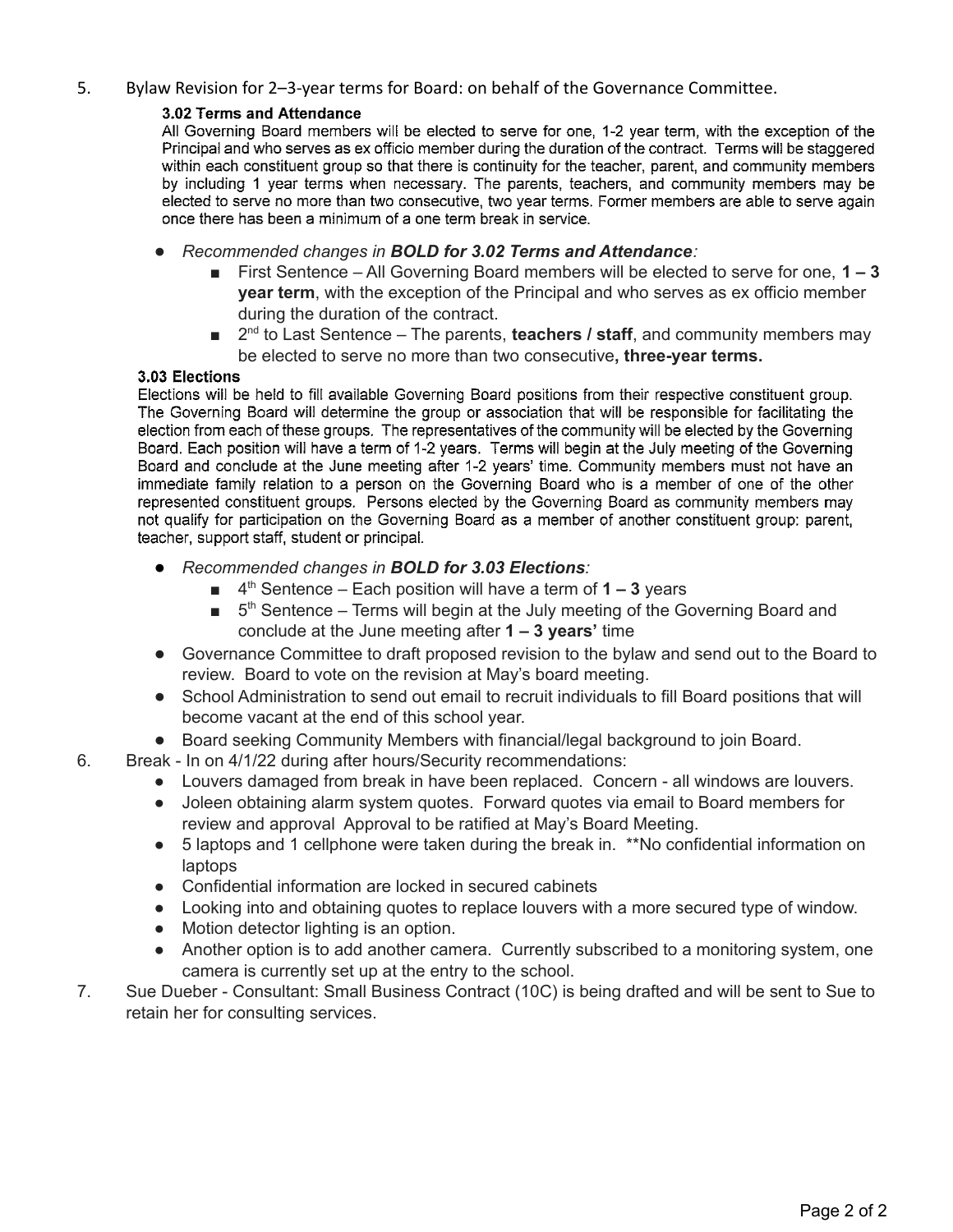## **Comments from Committees**

- 1. **Finance**
	- Committee Report submitted
	- CW Associates to be retained to perform the upcoming Audit. Will retain another firm to perform audit thereafter.

## 2. **Facilities**

г

- No Report submitted
- Discussed break in
- 3. **School Leader & Organization**
	- No Report submitted
- 4. **Excellence in Education**
	- No Report submitted
	- No updates at this time
- 5**. Future Facilities (Special Committee)**
	- No updates at this time
- 6. **Governance & Policy**
	- No Report Submitted
	- Kaleo provided handout with information on the Baldrige Education Framework

# 7**. School Leader & Hiring Committee**

● Contract is being drafted to retain Sue Dueber as a consultant for the hiring of new school leader.

| <b>Committee Composition</b> |                      |                                |                       |                               |                          |
|------------------------------|----------------------|--------------------------------|-----------------------|-------------------------------|--------------------------|
|                              |                      |                                | <b>Excellence</b>     | <b>School Leader</b>          | <b>Future Facilities</b> |
| <b>Finance</b>               | <b>Facilities</b>    | <b>Governance &amp; Policy</b> | in Education          | & Organization                | (Special Committee)      |
| <b>Matt Choy</b>             | <b>Evan Anderson</b> | Kaleokalani Kuroda             | Kaleokalani Kuroda    | Kaleokalani Kuroda            | <b>Steve Sullivan</b>    |
| Evan Anderson                | Lynn Chan            | Susan Hiwatashi                | <b>Steve Sullivan</b> | <b>Steve Sullivan</b>         | Matt Choy                |
| Lynn Chan                    | Deb Nishihira        | Joleen Lincoln                 |                       | <b>AdHoc Hiring Committee</b> |                          |
| Joleen Lincoln               | Joleen Lincoln       | Amy Fiandach                   |                       | Matt Choy                     |                          |
|                              | Wrayna Fairchild     |                                |                       | Mandy Phan                    |                          |
|                              | Serena Okinaga-La    |                                |                       | Susan Hiwatashi               |                          |
|                              | Megan Aoki           |                                |                       | *Michelle Richardson          |                          |
|                              |                      |                                |                       | *Joleen Lincoln               |                          |
|                              |                      |                                |                       | *Staff-No voting privileges   |                          |
|                              |                      |                                |                       |                               |                          |

┑